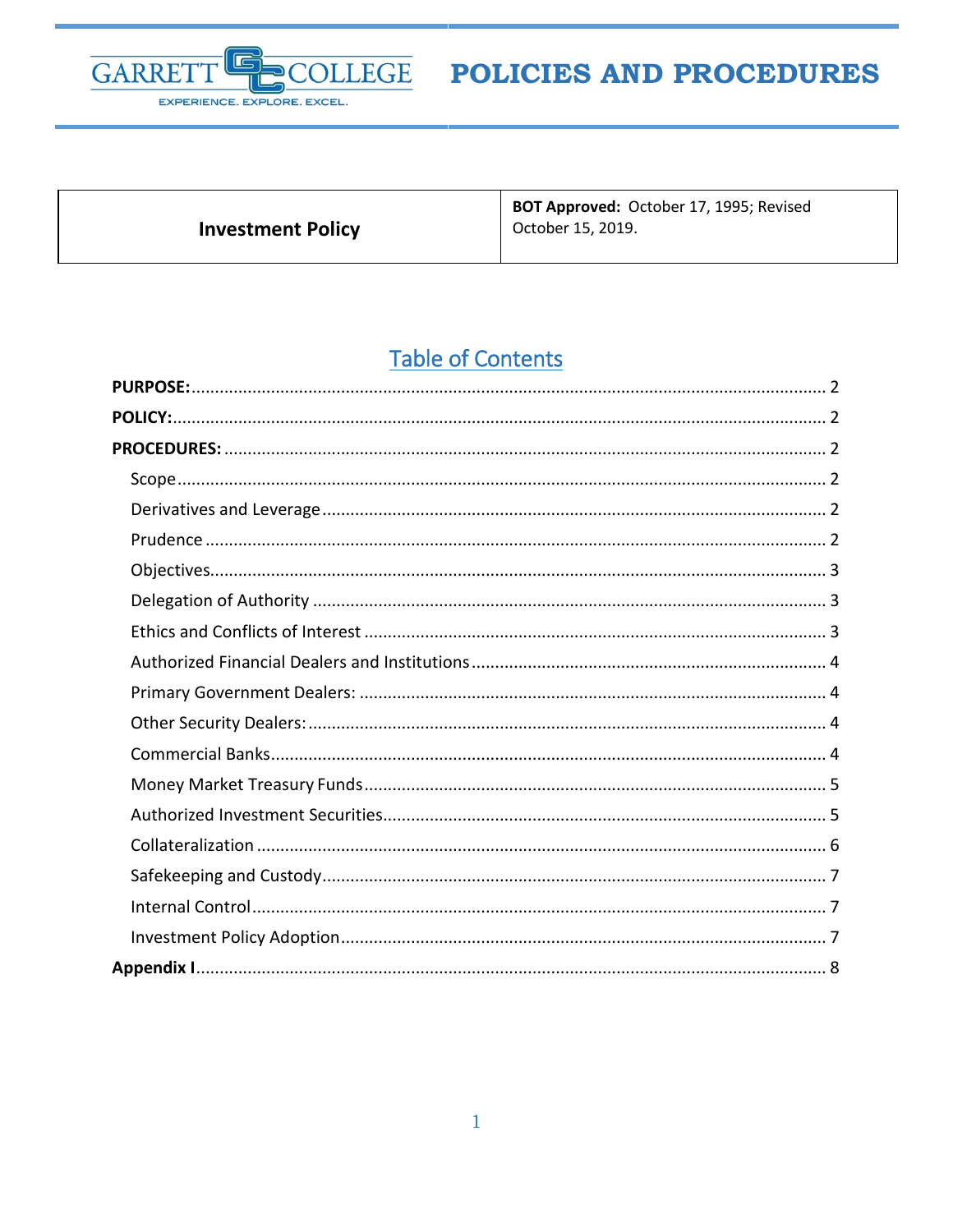

## <span id="page-1-0"></span>**PURPOSE:**

The Investment Policy was developed to allow for the safe investment of funds while also allowing for liquidity and an acceptable return on investment.

#### <span id="page-1-1"></span>**POLICY:**

It is the policy of Garrett College (hereinafter referred to as "the College") to invest its funds in a manner which will conform to all State of Maryland investment statutes while meeting the daily cash flow demands of the College. The Chief Financial Officer (or designee) is authorized to invest such funds, until the time they will be needed, in such securities as are indicated in these guidelines.

#### <span id="page-1-2"></span>**PROCEDURES:**

#### <span id="page-1-3"></span>Scope

This investment policy applies to all financial assets of the College. These funds are accounted for in the College's Annual Financial Report and include:

- Operating Funds
- Designated Funds
- Restricted Funds
- Agency Funds
- Auxiliary Funds
- Fixed Asset Funds
- Construction Funds
- Any Approved New Fund(s)

This policy does not cover the financial assets of the Garrett College Foundation.

#### <span id="page-1-4"></span>Derivatives and Leverage

It is the policy of the College not to invest in Derivatives, a financial contract whose value derives from the value of underlying stocks, bonds, currencies, commodities, etc. The College may not borrow funds for the express purpose of reinvesting these funds, otherwise known as leveraging.

#### <span id="page-1-5"></span>Prudence

Investments shall be made with judgment and care – under circumstances then prevailing – which persons of prudence, discretion and intelligence exercise in the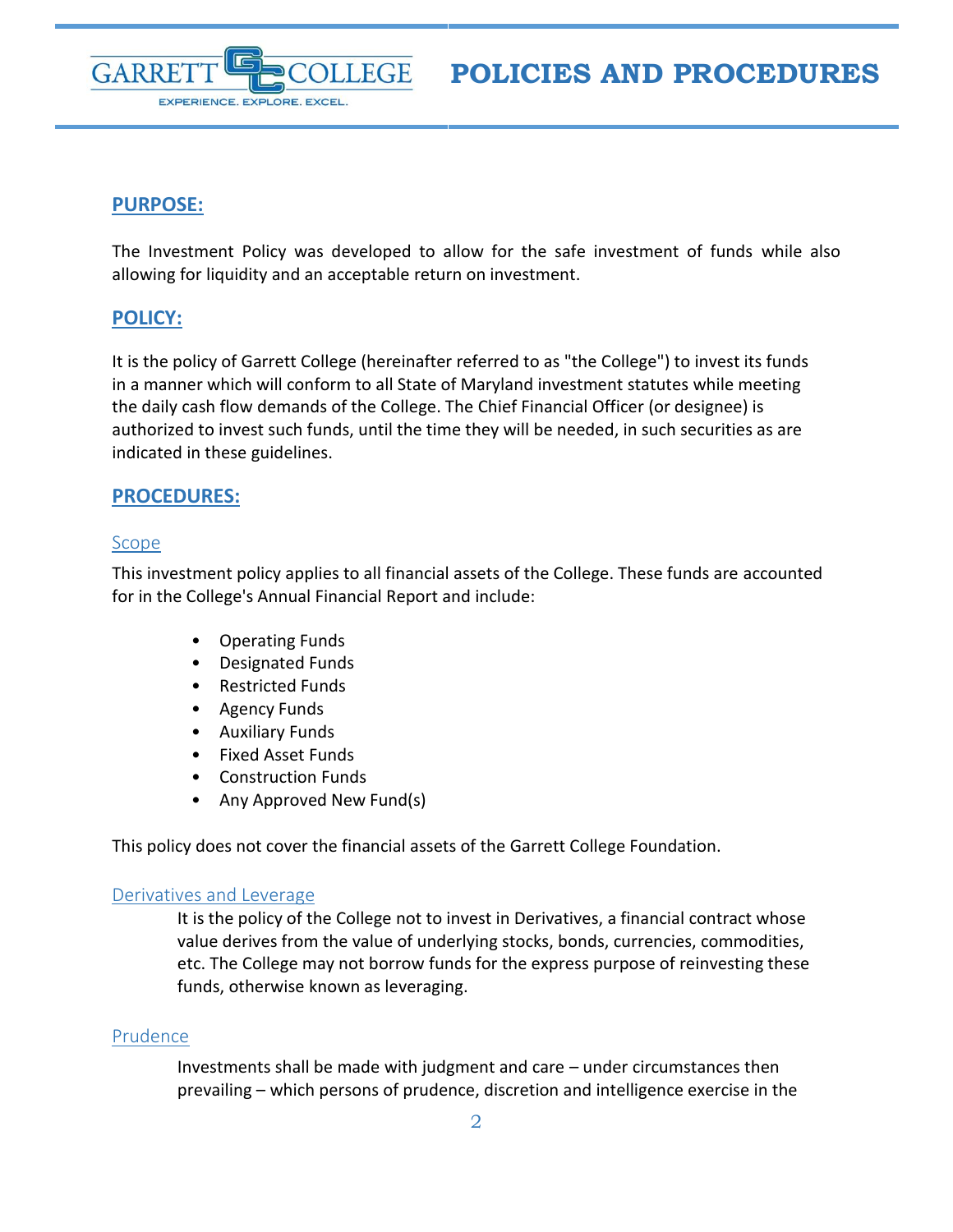

management of their own affairs, not for speculation, but for investment, considering the probable safety of their capital as well as the probable income to be derived. The standard of prudence to be used by investment officials shall be the "prudent person" standard and shall be applied in the context of managing an overall portfolio. Investment Officers acting in accordance with written procedures and the investment policy and exercising due diligence shall be relieved of personal responsibility for an individual security's credit risk or market price changes.

## <span id="page-2-0"></span>**Objectives**

The primary objectives, in priority order, of the College's investment activities shall be:

- A. Safety: Safety of principal is the foremost objective of the investment program. Investments of the College shall be undertaken in a manner that seeks to ensure the preservation of capital in the overall portfolio. To attain this objective, diversification, third party collateralization and safekeeping, and delivery versus payment will be required in order that potential losses on individual securities do not exceed the income generated from the remainder of the portfolio.
- B. Liquidity: The College's investment portfolio will remain sufficiently liquid to enable the College to meet all operating requirements which might be reasonably anticipated.
- C. Return on Investment: The College's investment program shall be designed with the objective of attaining a market rate of return throughout budgetary and economic cycles commensurate with the College's investment risk constraints and the cash flow characteristics of the portfolio.

## <span id="page-2-1"></span>Delegation of Authority

A. Authority to manage the College's investment program is granted to the Chief Financial Officer as derived from the following: Section 17-201 of the Local Government Article of the Annotated Code of Maryland Article and State Finance and Procurement Article, 6-222, Annotated Code of Maryland.

## <span id="page-2-2"></span>Ethics and Conflicts of Interest

Officials and employees involved in the investment process shall refrain from personal business activity that could conflict with proper execution of the investment program, or that could impair their ability to make impartial investment decisions. The Chief Financial Officer or designee shall disclose any material financial interests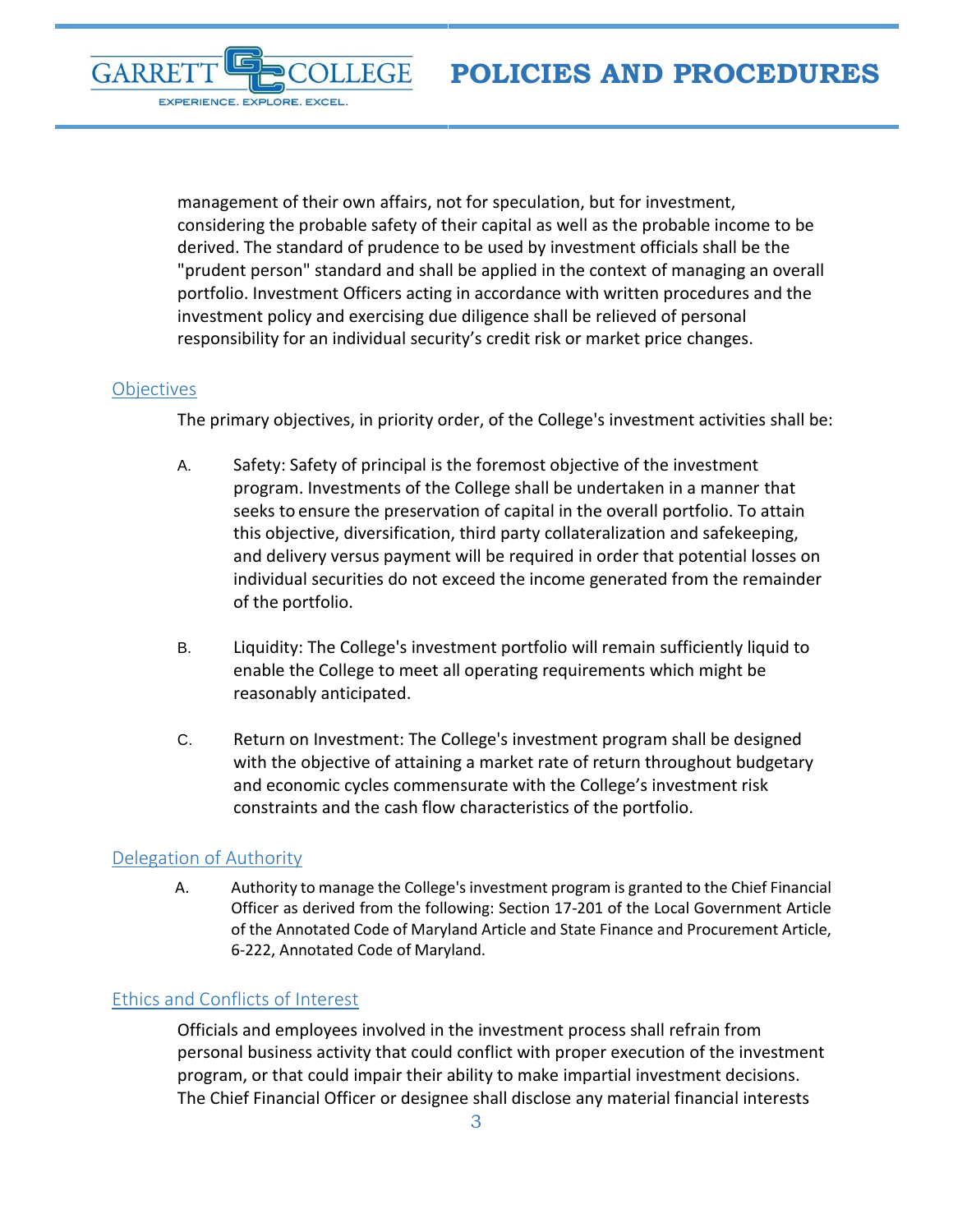**GARRE** EXPERIENCE. EXPLORE. EXCEL.

> in financial institutions with which they conduct personal business. They shall further disclose any large personal financial investment positions that could be related to the performance of the College's investment portfolio, particularly with regard to the timing of purchases and sales.

## <span id="page-3-0"></span>Authorized Financial Dealers and Institutions

The following is a breakdown of the types of institutions authorized by this policy to handle investment transactions with the College:

#### <span id="page-3-1"></span>Primary Government Dealers:

The Federal Reserve Bank of New York designates primary government dealers in government securities. The College can purchase all authorized and suitable investments as listed in Section VII of this procedure, except for certificates of deposit, from primary government dealers who qualify under Securities and Exchange Commission Rule 15C3-1. Repurchase agreements (repos) entered into by the College will be with primary government dealers with the exception of any repos executed with the College's lead depository bank.

#### <span id="page-3-2"></span>Other Security Dealers:

The College may purchase U.S. Government securities, U.S. Government agency securities and Bankers Acceptances from dealers other than primary government dealers and from dealer banks which market these securities.

- i. All dealers must agree to the College's policy of delivery versus payment as described in Section X of this procedure.
- ii. The firm, including primary dealers, will be reviewed at least annually to assure that the firm(s) remain on sound financial footing.
- iii. All dealers and financial institutions will be sent a copy of the College's current investment policy and a list of employees authorized totransact investment trades on behalf of the College. Each dealer and financial institution will be required to respond in writing, that the policy was received, understood and will be adhered to.

#### <span id="page-3-3"></span>Commercial Banks

The College can only invest in banks with commercial bank offices located in the State of Maryland (Certificates of Deposit) with the exception of Bankers Acceptances which are discussed in Section VII of this procedure. Commercial banks must have a shortterm rating of the highest grade from at least two of the National Recognized Statistical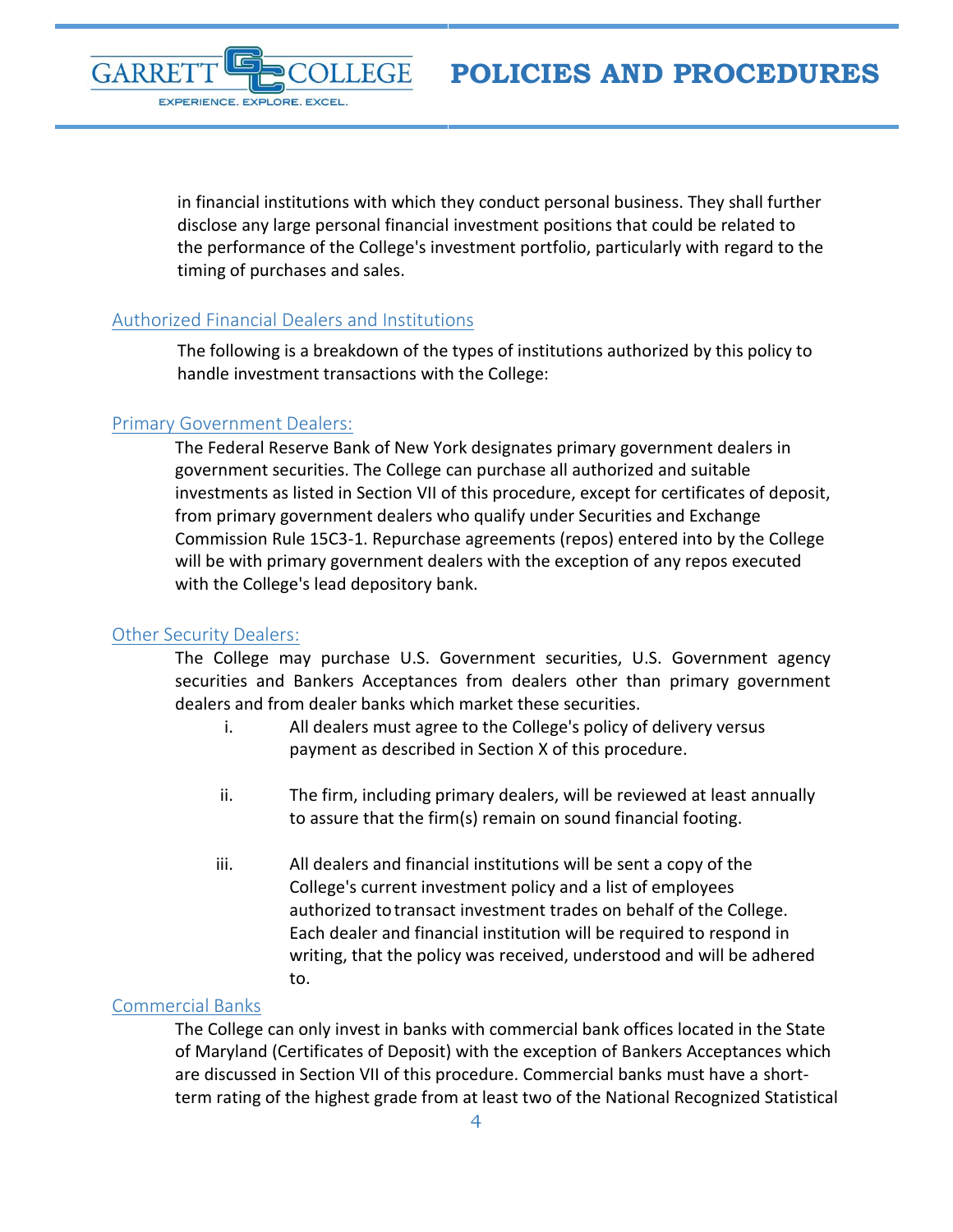

Rating Organizations (NRSRO) as designated by the Securities and Exchange Commission (SEC).

## <span id="page-4-0"></span>Money Market Treasury Funds

The fund must be registered with the Securities and Exchange Commission (SEC) under the Investment Company Act of 1940, 15 U.S.C., 80(A) as amended and operated in accordance with Rule 2a-7 of the Investment Company Act of 1940, 17 C. F. R., 270.2A-7 and have received the highest possible rating from at least two NRSROs as designated by the SEC.

The College is also authorized to invest in the Maryland Local Government Investment Pool which functions as a U.S. Treasury Money Market Fund.

#### <span id="page-4-1"></span>Authorized Investment Securities

- A. Any obligation for which the United States pledges its full faith and credit forthe payment of principal and interest.
- B. Any obligation that a federal agency or a federal instrumentality issuesin accordance with an act of Congress.
- C. Bankers' Acceptances (BA's) of domestic and foreign banks that maintain the highest short-term debt rating from one of the NSRSROs as designated byeither the SEC or the State Treasurer.
- D. Repurchase Agreements (repos) collateralized in an amount not less than 102% of the principal amount by an obligation of the United States, its agencies or instrumentalities provided a custodian, other than the seller, holds the collateral.
- E. Certificates of Deposits or Time Deposits of financial institutions that are chartered in the State of Maryland. The deposit must be interest bearing, collateralized at 102% of the market value and held by a custodian, otherthan the seller.
- F. Money Market Mutual Funds must maintain a net asset value (NAV) of \$1.00 at all times and must provide investors with daily liquidity. The fund must be registered with the SEC and operating under the Investment Company Act of 1940, 15 U.S.C. § 80a-1 et seq., as amended; operated in accordance with Rule 2a-7, of the Investment Company Act of 1940, 17 C.F.R. § 270.2A-7, as amended; and have received the highest possible rating from at least one NRSRO.
- G. Commercial Paper that received the highest letter and numerical rating by at least two NRSROs as designated by the SEC. Split rated commercial paperis not permitted.
- H. Any investment portfolio created under the Maryland Local Government Investment Pool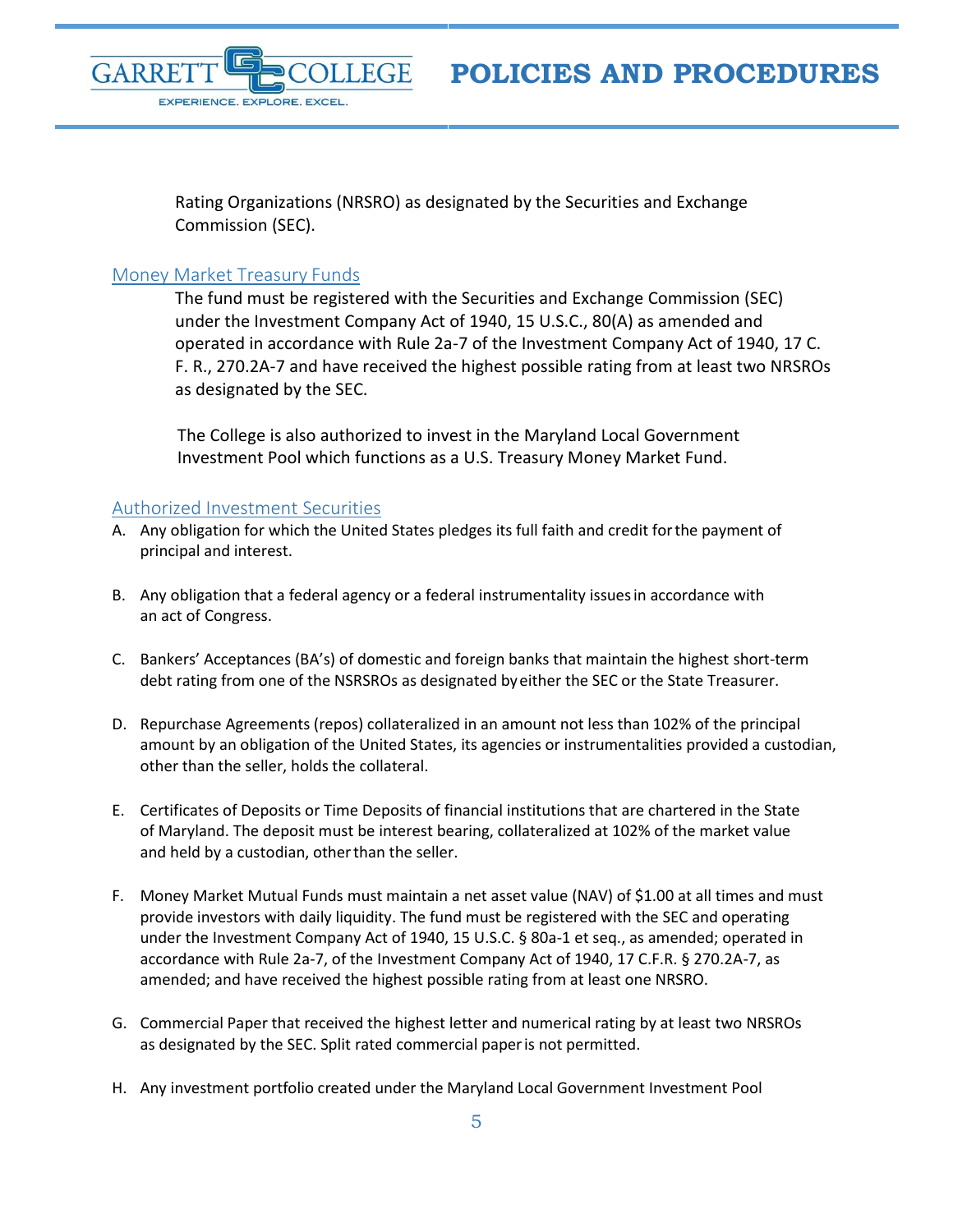

defined under Section 17-102 of the Local Government Article of the Annotated Code of Maryland Title 17, Subtitle 3 is administered by the Office of the State Treasurer.

I. Diversification of Maturities

In order to meet the objectives of the College's investment activities, as listed above in Section III of this policy, the majority of the investments of the College must be on a shortterm basis, (up to 12 months). However, a portion of the portfolio may be invested in investments with longer maturities (up to two years) without jeopardizing adequate safety and liquidity standards of the portfolio and at the same time increasing the overall yield of the portfolio.

Any investment with a maturity of over 12 months must be approved by the Chief Financial Officer prior to execution.

Reserve funds may be invested in securities exceeding one year if the maturityof such investments are made to coincide as nearly as practicable with the expected use of the funds.

## <span id="page-5-0"></span>Collateralization

- a. Collateralization will be required on three types of investments: Certificates of Deposit, Time Deposits and Repurchase Agreements. In order to mitigate market changes and provide an additional level of security for all funds, the collateralization level will be at least 102% of market value of principal and accrued interest.
- b. Collateral will always be held by an independent third party with whom the College has a current custodial agreement or with the Federal Reserve Bank in a segregated account. A clearly marked evidence of ownership (safekeeping receipt) must be supplied and retained by the college.
- c. Acceptable collateral is specified under Section 6-202 of Title 6 of the State Finance and Procurement Article of the Annotated Code of Maryland.
- d. The right of collateral substitution is granted, and all associated costs will be paid by the seller (financial institution).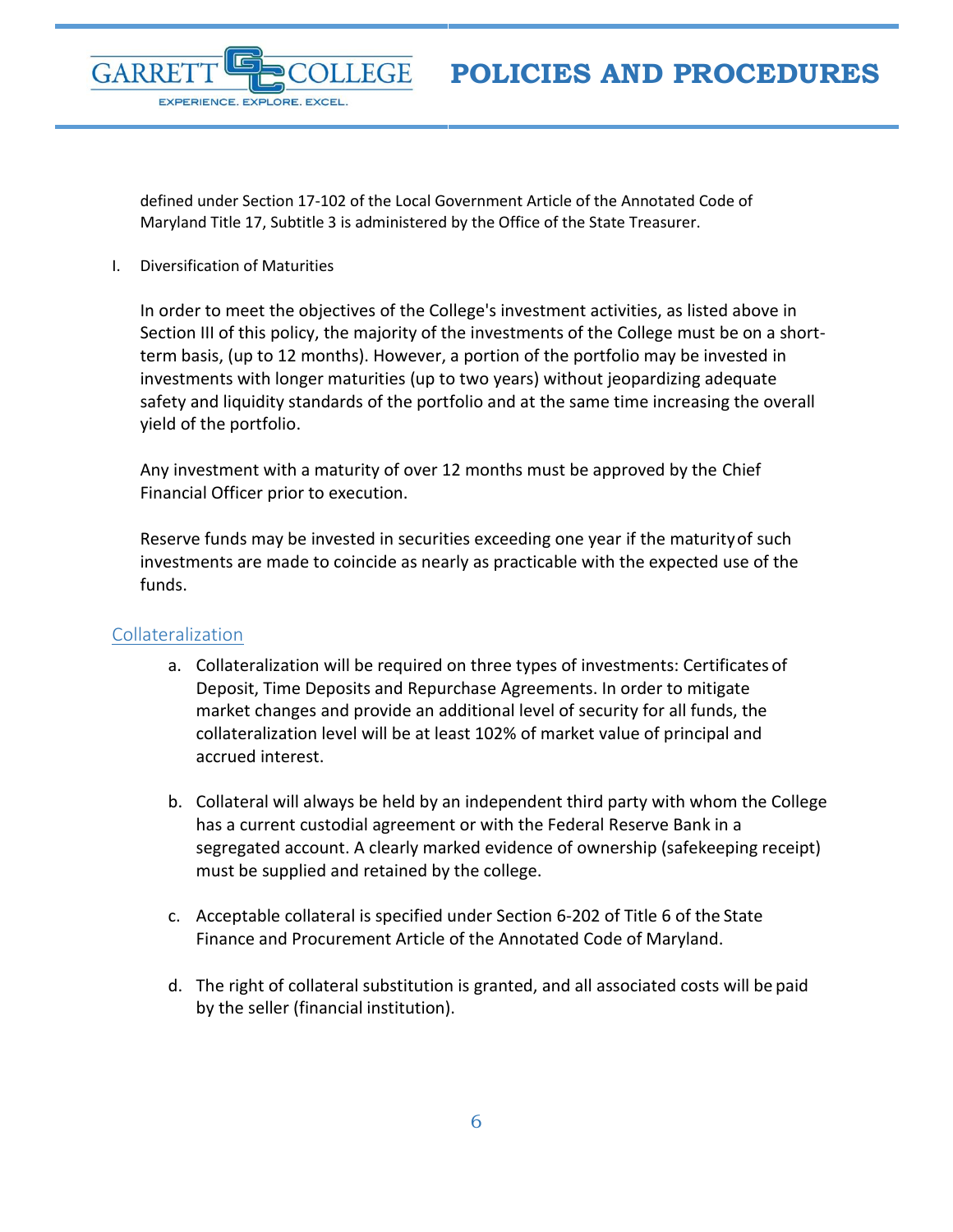

## <span id="page-6-0"></span>Safekeeping and Custody

All security transactions, including collateral for repurchase agreements, entered into by the College shall be conducted on a delivery-verses-payment (DVP basis). Securities will be held by a third-party custodian designated by the Chief Financial Officer and evidenced by safekeeping receipts. All repurchase agreements will be governed by a Master Repurchase Agreement signed by the appropriate officials of the College and the appropriate official of the approved broker/dealer or financial institution.

## <span id="page-6-1"></span>Internal Control

The Chief Financial Officer shall establish a system of internal controls, which shall be documented in writing. The controls shall be designed to prevent losses of college funds arising from fraud, employee error, misrepresentation by third parties, or imprudent actions by employees. The investment operation is also part of the annual financial audit conducted by the College's external audit firm. This review will provide external control by assuring compliance with this policy. The College's internal auditor will periodically review the internal controls to ensure compliance with this investment policy.

## <span id="page-6-2"></span>Investment Policy Adoption

The College's investment policy shall be adopted by resolution by the Board of Trustees and a certified copy sent to the Maryland State Treasurer.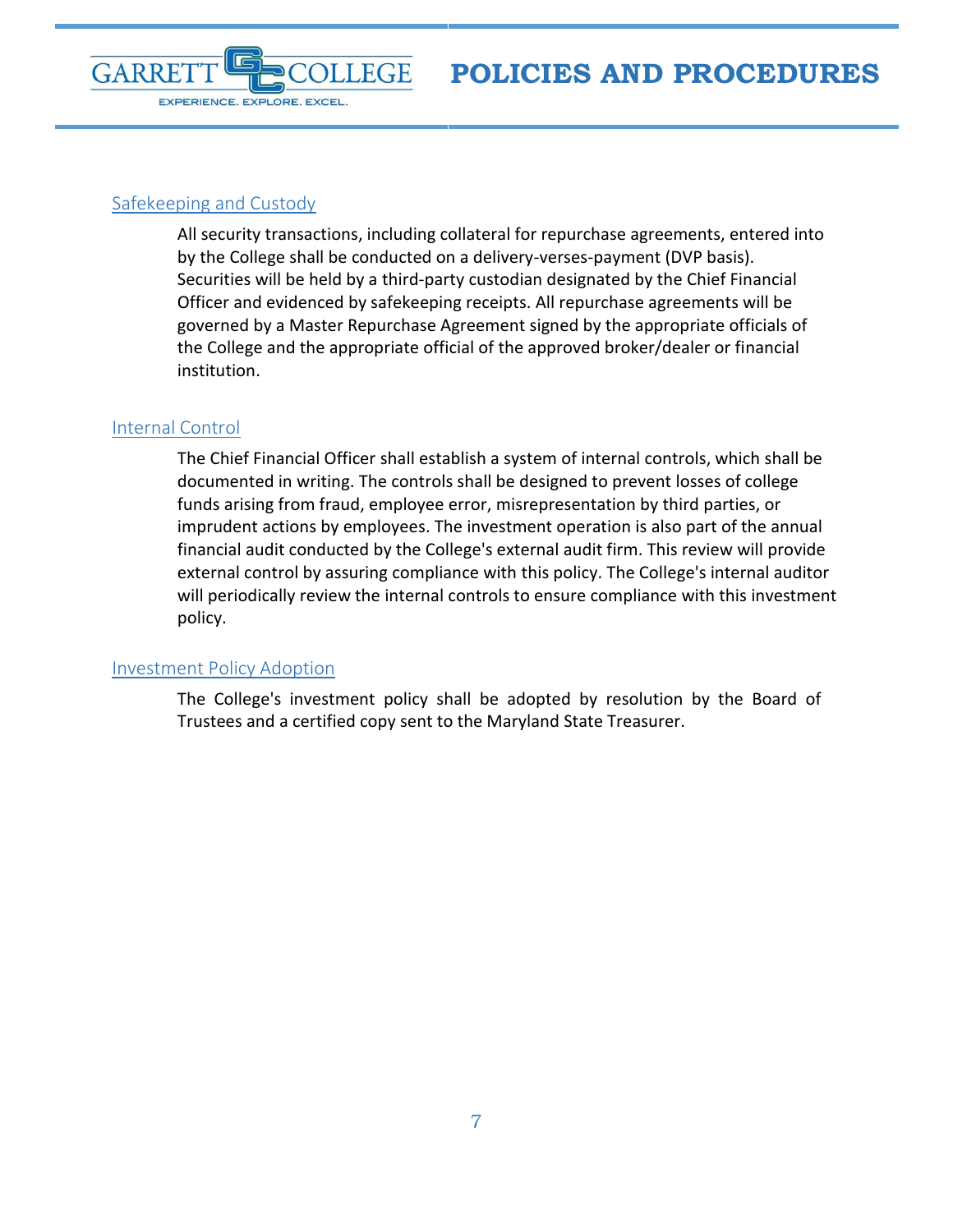

## Appendix I

### **Garrett College Investment Policy**

#### **Glossary of Terms**

<span id="page-7-0"></span>Agencies: Federal agency securities and/or government sponsored enterprise.

Banker's Acceptance (BA): A draft or bill or exchange accepted by a bank or trust company. The accepting institution guarantees payment of the bill, as well as the issuer.

Broker: A Broker brings buyers and sellers together for a commission.

Certificate of Deposit (CD): A time deposit with a specific maturity evidenced by a certificate.

Collateral: Securities, evidence of deposit or other property which a borrower pledges to secure repayment of a loan. Also refers to securities pledged by a bank to secure deposits of public monies.

Delivery versus Payment: There are two methods of delivery of securities: delivery versus payment and delivery versus receipt. Delivery versus payment is delivery of securities with an exchange of money for the securities. Delivery versus receipt is delivery of securities with an exchange of a signed receipt for the securities.

Diversification: Dividing investment funds among a variety of securities offering independent returns.

Liquidity: A liquid asset is one that can be converted easily and rapidly into cash without a substantial loss of value.

Market Value: The price at which a security is trading and could presumably be purchased or sold.

Master Repurchase Agreement: A written contract covering all future transactions between the parties to repurchase-reverse repurchase agreement that establish each party's rights in the transactions. A master agreement will often specify, among other things, the right of the buyer- lender to liquidate the underlying securities in the event of default by the sellerborrower.